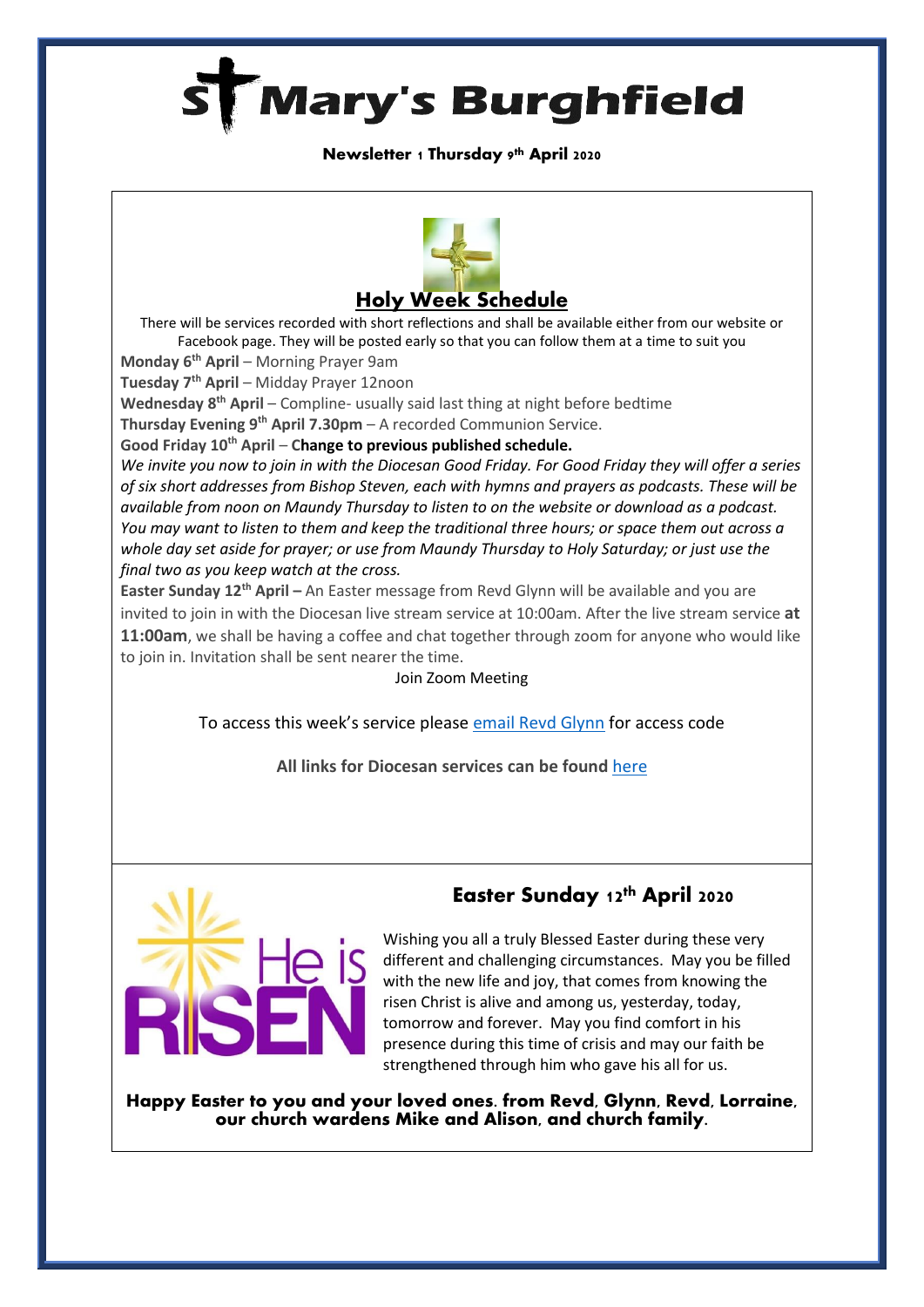

In light of the coronavirus situation, the Bible course has not been able to continue here at St Mary's.

The *Bible Course* has been adapted so that you can [watch the session videos](https://nam10.safelinks.protection.outlook.com/?url=https%3A%2F%2Fbiblesociety.cmail20.com%2Ft%2Fr-l-jhdukltd-ociikituu-y%2F&data=02%7C01%7C%7Cfd57895af51f4733569f08d7db934f7b%7C84df9e7fe9f640afb435aaaaaaaaaaaa%7C1%7C0%7C637219298040927676&sdata=0mtSFb%2FiBgKymiy5gKIQ5nx8eolQj7TI2g63ZPqCB%2BA%3D&reserved=0) online for free and you can download the manual [here.](https://nam10.safelinks.protection.outlook.com/?url=https%3A%2F%2Fbiblesociety.cmail20.com%2Ft%2Fr-l-jhdukltd-ociikituu-j%2F&data=02%7C01%7C%7Cfd57895af51f4733569f08d7db934f7b%7C84df9e7fe9f640afb435aaaaaaaaaaaa%7C1%7C0%7C637219298040927676&sdata=WfKTIQ1j87TpMkYLpyuIsrDYJDsve9t8g3WHUIFTMdk%3D&reserved=0)

These Videos will be available to watch for a limited time online (at least until the end of August).

We hope that this development will be helpful and encouraging to you at this challenging time.



# **Prayers at St Mary's going forward**

After Easter we are hoping to publish three prayers and reflections per week (Mon, Wed, Fri) which we hope you will find helpful.

Thank you to those who have given feedback on how helpful you found them.



### **We'd love to hear from you!**

Do you have any pictures of your palm crosses? Have you made an Easter poster to put in your window? If you do please send to us so we can share with our church community

Have you thought of making an Easter garden with your family? We look forward to seeing the photos!

Do you have any stories which have helped your faith during our time of crisis which you might like to share?

If you have any prayer requests please let us know and we can forward on to our prayer team. If you have a request for a favourite hymn, let us know and we can pass this onto Gill.